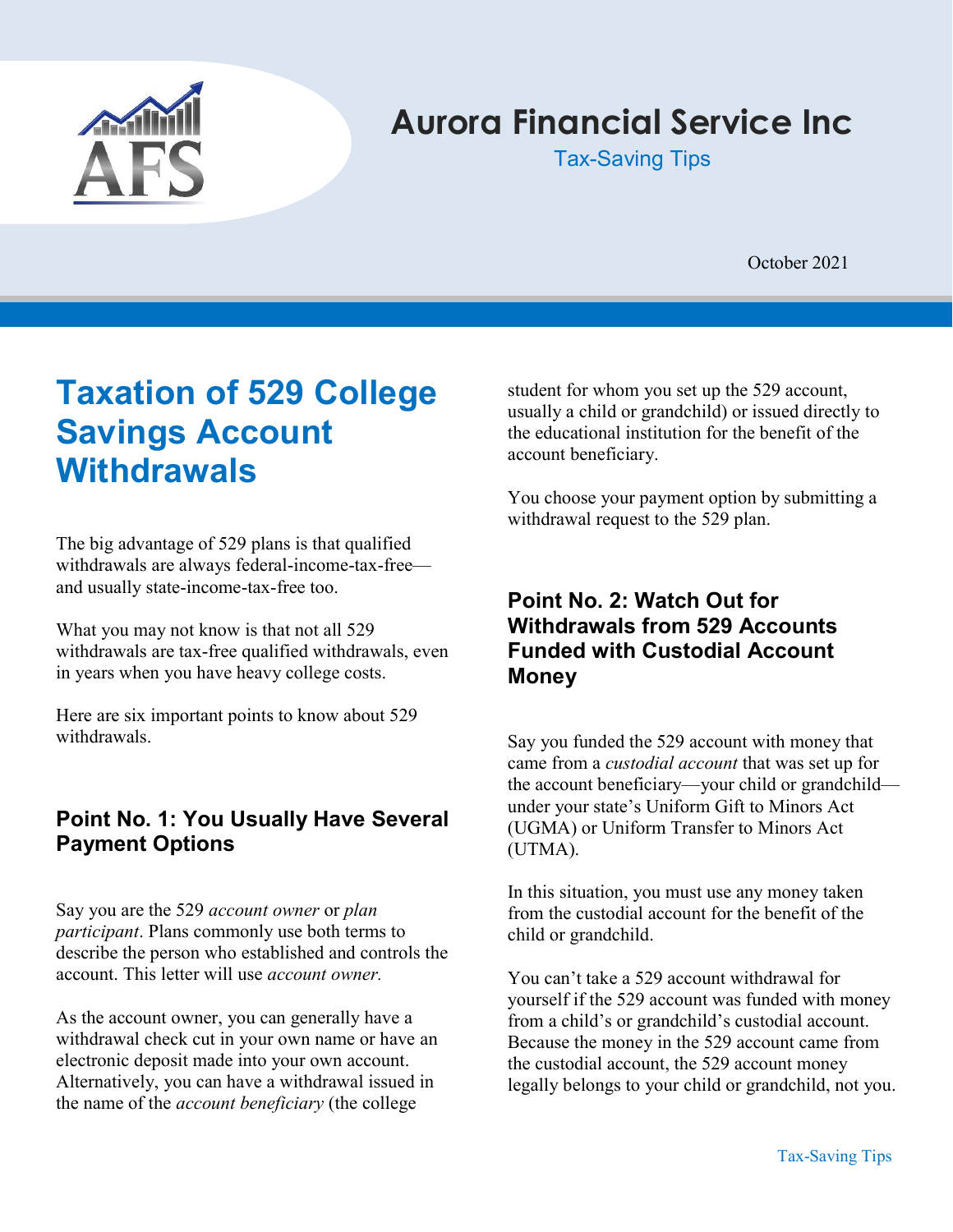On the other hand, if you funded the 529 account with your own money, the money in the account is fair game. You can take withdrawals and do whatever you want with them—subject to the potential federal income tax implications explained later.

#### Point No. 3: The IRS Knows about **Withdrawals**

For any year that a 529 withdrawal is taken, the plan must issue a Form 1099-Q, Payments From Qualified Education Programs (Under Sections 529 and 530), by February 1 of the following year.

If the withdrawal goes to the 529 account beneficiary (your child or grandchild), the 1099-Q goes to him or her. If the withdrawal goes to you as the account owner, the 1099-Q goes to you.

Either way, the IRS gets a copy, so the IRS knows what happened.

### Point No. 4: Withdrawals May Be Taxable Even in Years When Substantial College Costs Are Incurred

When the Form 1099-Q shows withdrawn earnings, the IRS becomes interested in the 1099-Q recipient's Form 1040 because some or all of the earnings might be taxable. Here's the deal on that.

Withdrawn earnings are always federal-income-taxfree and penalty-free when total withdrawals for the year do not exceed what the IRS calls the account beneficiary's adjusted qualified education expenses, or AQEE, for the year.

AQEE equals the sum of the 529 account beneficiary's

- college tuition and related fees;
- room and board (but only if the beneficiary carries at least half of a full-time course load);
- required books, supplies, and equipment;
- computer hardware and peripherals, software, and internet access costs; and
- expenses for special needs services.

Next, you must subtract any federal-income-tax-free educational assistance to calculate the account beneficiary's AQEE.

According to the IRS, tax-free educational assistance includes costs covered by

- tax-free Pell grants;
- tax-free scholarships, fellowships, and tuition discounts;
- tax-free veterans' educational assistance;
- an employer's tax-free educational assistance program under Internal Revenue Code Section 127; and
- any other tax-free educational assistance (other than assistance received in the form of a gift or an inheritance).

In addition, tax-free educational assistance includes any costs used to claim the American Opportunity tax credit or the Lifetime Learning tax credit.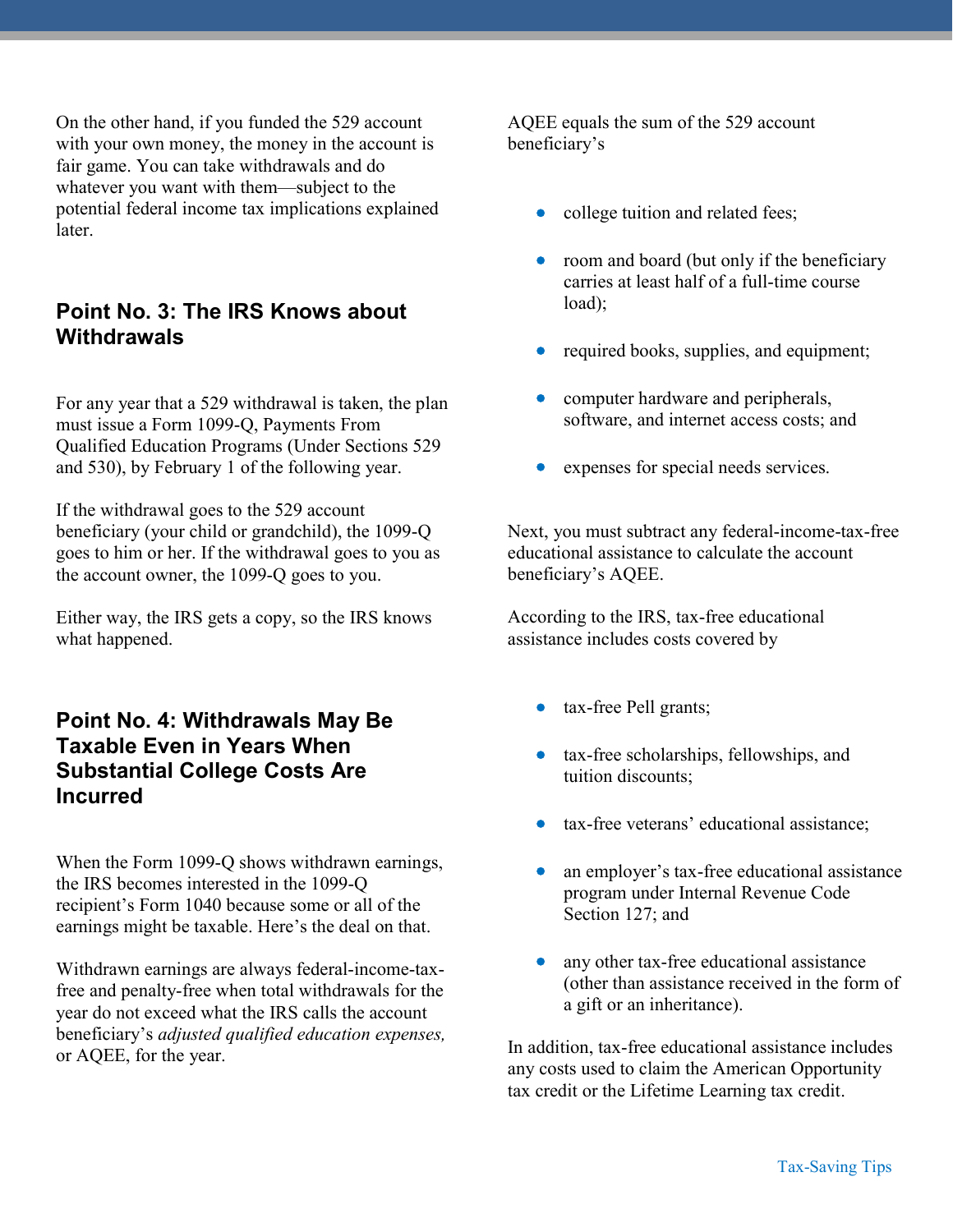Key point. You can also include in AQEE

- up to \$10,000 annually for the account beneficiary's K-12 tuition costs;
- the account beneficiary's fees, books, supplies, and equipment required to participate in a registered apprenticeship program; and
- interest and principal payments on qualified student loan debt owed by the account beneficiary or a sibling of the account beneficiary—subject to a \$10,000 lifetime limit.

Bottom line. When withdrawals during the year exceed AQEE for the year, all or part of the withdrawn earnings will be taxable. When withdrawals *don't* exceed AQEE, all the withdrawn earnings are federal-income-tax-free.

#### Point No. 5: When You Keep a Withdrawal, There Are Tax **Consequences**

Assuming the 529 account was funded with your own money (as opposed to money from a custodial account), you are free to change the 529 account beneficiary to yourself and then take federalincome-tax-free withdrawals to cover your own AQEE if you decide to go back to school.

But if you take a withdrawal that you use for purposes other than education, report the taxable portion of any related account earnings as miscellaneous income on your Form 1040. Taxable amounts may also get hit with a 10 percent penalty tax to boot (see below).

Finally, if you liquidate a loser 529 account (worth less than the total amount of contributions), there are no federal income tax consequences. (The government stopped participating in your losses for tax years 2018-2025.)

### Point No. 6: Withdrawals Not Used for Education Can Also Be Hit with a 10 Percent Penalty Tax

As explained earlier, some or all of the earnings included in a 529 withdrawal taken during the year must be included in gross income when the withdrawn earnings exceed the account beneficiary's AQEE for the year. But there's more.

According to the general rule, the taxable amount of earnings is also hit with a 10 percent penalty tax.

But the 10 percent penalty tax doesn't apply to earnings that are taxable only because the account beneficiary's AQEE was reduced by

- tax-free Pell grants;
- tax-free scholarships, fellowships, and tuition discounts;
- tax-free veterans' educational assistance;
- tax-free employer-provided educational assistance;
- any other tax-free educational assistance; or
- costs used to claim the American Opportunity or Lifetime Learning tax credit.

In addition, the 10 percent penalty tax doesn't apply to earnings withdrawn when the account beneficiary attends one of the U.S. military academies (such as West Point, Annapolis, or the Air Force Academy).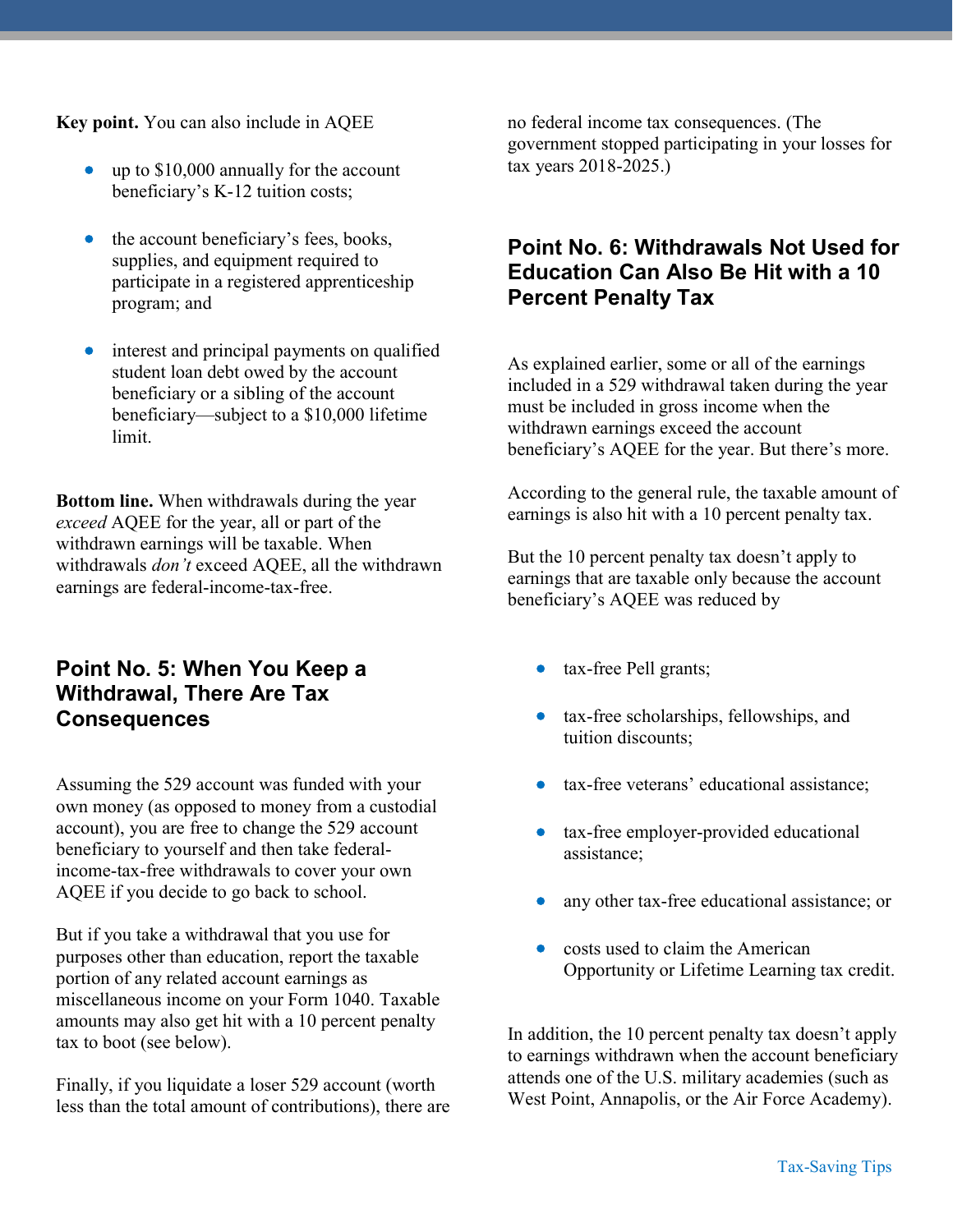Finally, the 10 percent penalty tax doesn't apply to earnings withdrawn after the account beneficiary dies or becomes disabled.

## Tax-Home Rules You Should Know

When you travel out of town overnight, you need to know the tax-home rule. The IRS defines your tax home, and it's not necessarily in the same town where you have your personal residence.

If you have more than one business location, one of the locations will be your tax home. It's generally your main place of business.

In determining your main place of business, the IRS takes into account three factors:

- 1. the length of time you spend at each location for business purposes;
- 2. the degree of business activity in each area; and
- 3. the relative financial return from each area.

Here's a recent court case that illustrates this rule.

Akeem Soboyede, an immigration attorney, was licensed to practice law in both Minnesota and Washington, D.C., and he maintained solo law practices in both Minneapolis and Washington, D.C.

Although Mr. Soboyede's primary personal residence was in Minneapolis, he divided his time between his office in Minneapolis and his office in Washington, D.C.

Get ready for a chuckle: in court, Mr. Soboyede admitted in his testimony that he did not keep the necessary documentation because he "did not know . . . [he] was going to get audited."

Due to the lack of records, the IRS disallowed most of the deductions. The remaining issue for the court was the travel expenses for lodging, for which Mr. Soboyede had the records.

The court noted that Mr. Soboyede's lodging expenses were only deductible if he was "away from home" as required by Section  $162(a)(2)$ .

In deciding whether Mr. Soboyede's tax home was in Minneapolis or Washington, D.C., the court used the following two factors:

- Where did he spend more of his time?
- Where did he derive a greater proportion of his income?

Answer: Washington, D.C. Think about this: He had his home in Minneapolis, but the court ruled that his "tax home" was in Washington, D.C. As a result, he lost his travel deductions.

## Principal Residence Gain Exclusion Break

Here's a look at how to apply the \$250,000 (\$500,000, if married) principal residence tax break when getting married or divorced, or when converting another property into your home.

In both marriage and divorce situations, a home sale often occurs. Of course, the principal residence gain exclusion break can come in very handy when an appreciated home is put on the block.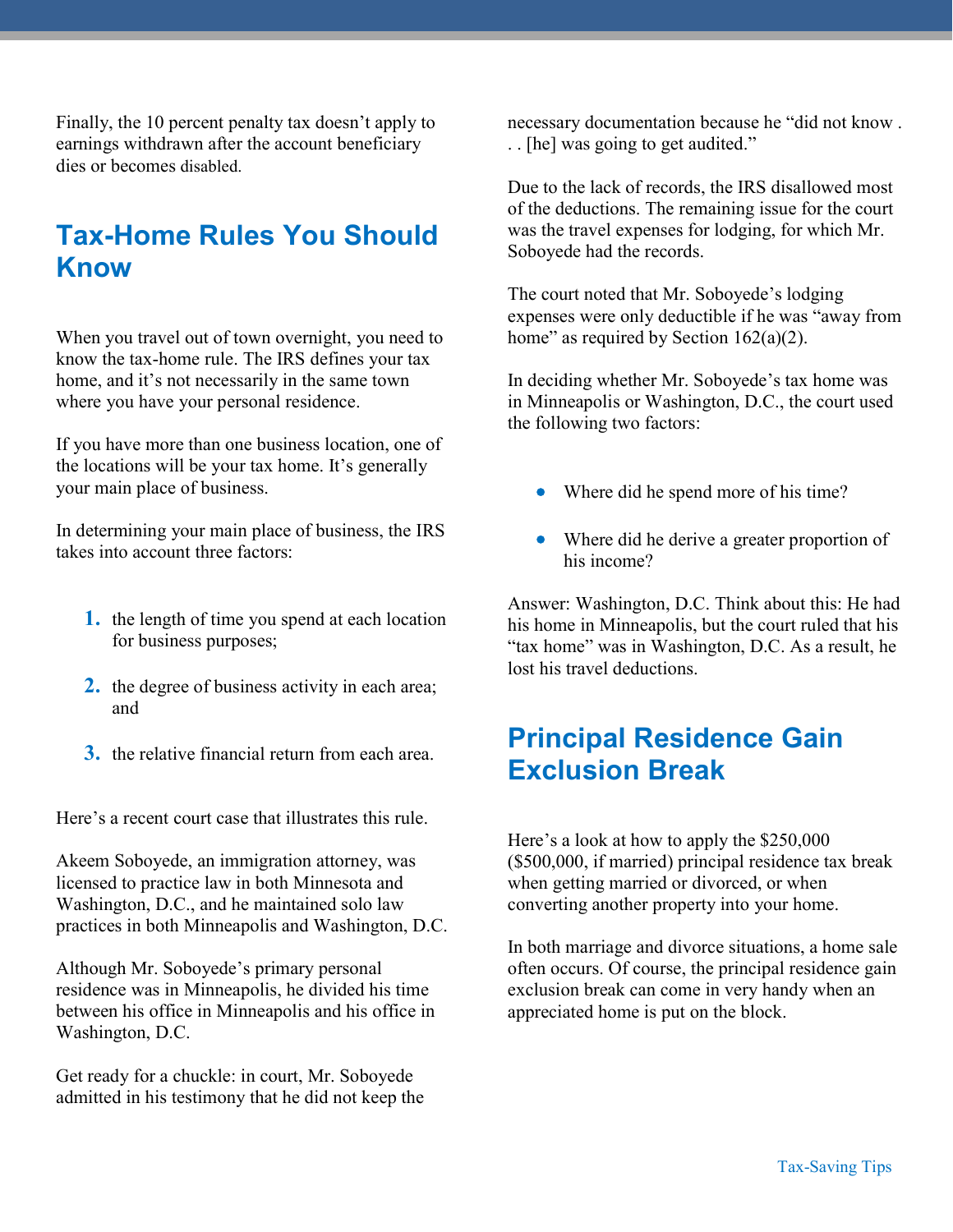### Sale during Marriage

Say a couple gets married. They each own separate residences from their single days. After the marriage, the pair files jointly. In this scenario, it is possible for each spouse to individually pass the ownership and use tests for their respective residences. Each spouse can then take advantage of a separate \$250,000 exclusion.

### Sale before Divorce

Say a soon-to-be-divorced couple sells their principal residence. Assume they still are legally married as of the end of the year of sale because their divorce is not yet final. In this scenario, the divorcing couple can shelter up to \$500,000 of home sale profit in two different ways:

- **1.** Joint return. The couple could file a joint Form 1040 for the year of sale. Assuming they meet the timing requirements, they can claim the \$500,000 joint-filer exclusion.
- 2. Separate returns. Alternatively, the couple could file separate returns for the year of sale, using married-filing-separately status. Assuming the home is owned jointly or as community property, each spouse can then exclude up to \$250,000 of his or her share of the gain.

To qualify for two separate \$250,000 exclusions, each spouse must have

 owned his or her part of the property for at least two years during the five-year period ending on the sale date, and

 used the home as his or her principal residence for at least two years during that five-year period.

### Sale in Year of Divorce or Later

When a couple is divorced as of the end of the year in which their principal residence is sold, they are considered divorced for that entire year. Therefore, they will be unable to file jointly for the year of sale. The same is true, of course, when the sale occurs after the year of divorce.

Key point. Under the preceding rules, both exspouses will typically qualify for separate \$250,000 gain exclusions when the home is sold soon after the divorce. But when the property remains unsold for some time, the ex-spouse who no longer resides there will eventually fail the two-out-of-five-years use test and become ineligible for the gain exclusion privilege.

Let's see how we can avoid that unpleasant outcome.

### When the Non-Resident Ex Continues to Own the Home for Years after Divorce

Sometimes ex-spouses will continue to co-own the former marital abode for a lengthy period after the divorce. Of course, only one ex-spouse will continue to live in the home. After three years of being out of the house, the non-resident ex will fail the two-outof-five-years use test. That means when the home is finally sold, the non-resident ex's share of the gain will be fully taxable.

But with some advance planning, you can prevent this undesirable outcome.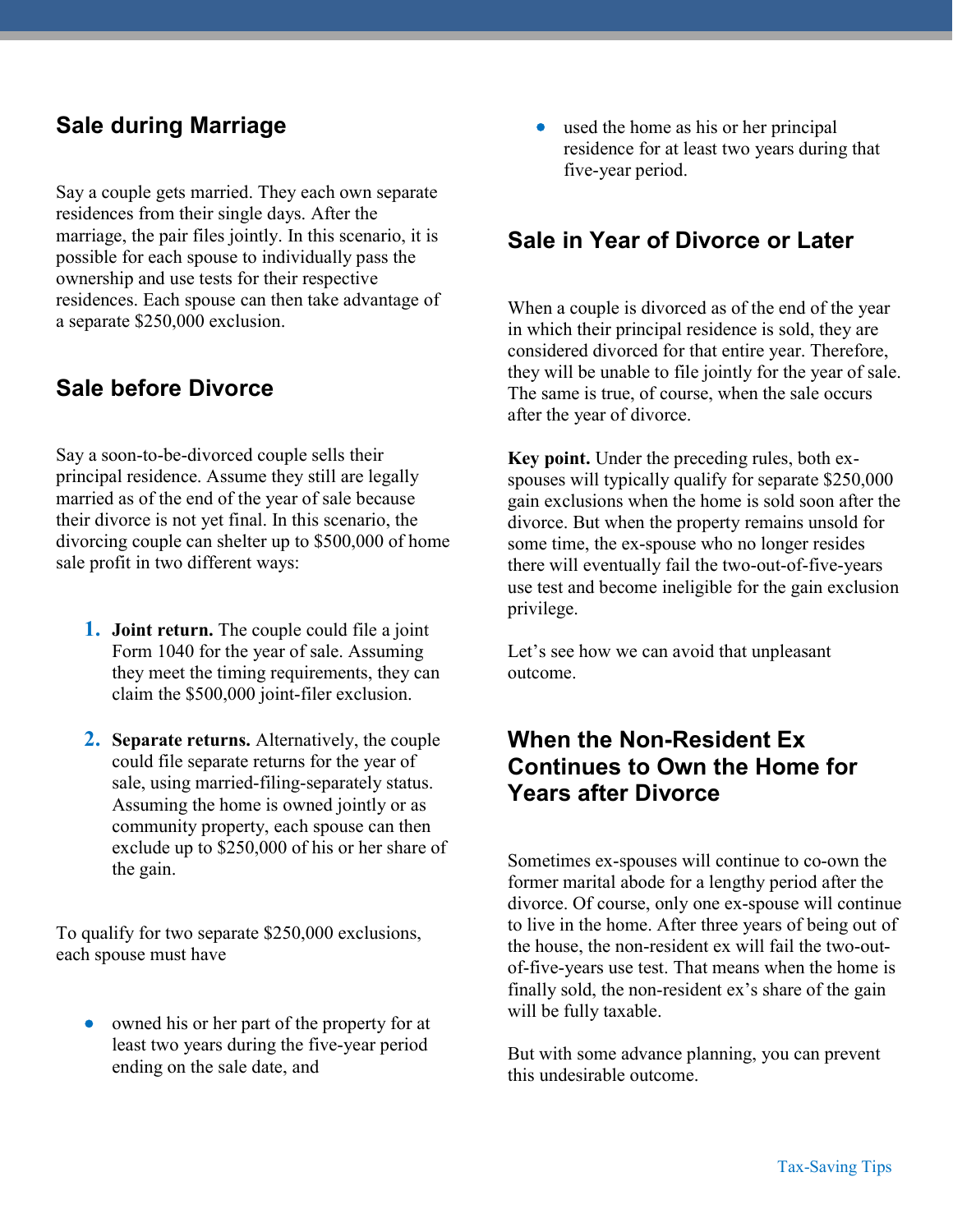If you will be the non-resident ex, your divorce papers should stipulate that as a condition of the divorce agreement,

- your ex-spouse is allowed to continue to occupy the home for as long as he or she wants, or
- until the kids reach a certain age, or
- for a specified number of years, or
- for whatever time period you and your soonto-be ex can agree on.

At that point, either the home can be put up for sale, with the proceeds split per the divorce agreement, or one ex can buy out the other's share for current fair market value.

This arrangement allows you, as the non-resident ex, to receive "credit" for your ex's continued use of the property as a principal residence. So, when the home is finally sold, you should pass the two-out-of-fiveyears use test and thereby qualify for the \$250,000 gain exclusion privilege.

The same strategy works when you wind up with complete ownership of the home after the divorce, but your ex continues to live there. Stipulating as a condition of the divorce that your ex is allowed to continue to live in the home ensures that you, as the non-resident ex, will qualify for the \$250,000 gain exclusion when the home is eventually sold.

Little-Known Non-Excludable Gain Rule Can Mean Unexpectedly Higher Taxes on a Property Converted into Your Principal Residence

Once upon a time, you could convert a rental property or vacation home into your principal residence, occupy it for at least two years, sell it, and take full advantage of the home sale gain exclusion privilege of \$250,000 for unmarried individuals or \$500,000 for married, joint-filing couples. Those were the good old days!

Unfortunately, legislation enacted back in 2008 included an unfavorable provision for personal residence sales that occur after that year. The provision can make a portion of your gain from selling an affected residence ineligible for the gain exclusion privilege.

Let's call the amount of gain that is made ineligible the *non-excludable gain*. The non-excludable gain amount is calculated as follows.

Step 1. Take the total gain, and subtract any gain from depreciation deductions claimed against the property for periods after May 6, 1997. Include the gain from depreciation (so-called unrecaptured Section 1250 gain) in your taxable income. Carry the remaining gain to Step 3.

Step 2. Calculate the non-excludable gain fraction.

The *numerator* of the fraction is the amount of time after 2008 during which the property is not used as your principal residence. These times are called periods of non-qualified use.

But periods of non-qualified use don't include temporary absences that aggregate two years or less due to changes of employment, health conditions, or other circumstances specified in IRS guidance.

Periods of non-qualified use also don't include times when the property is not used as your principal residence, if those times are

 after the last day of use as your principal residence, and